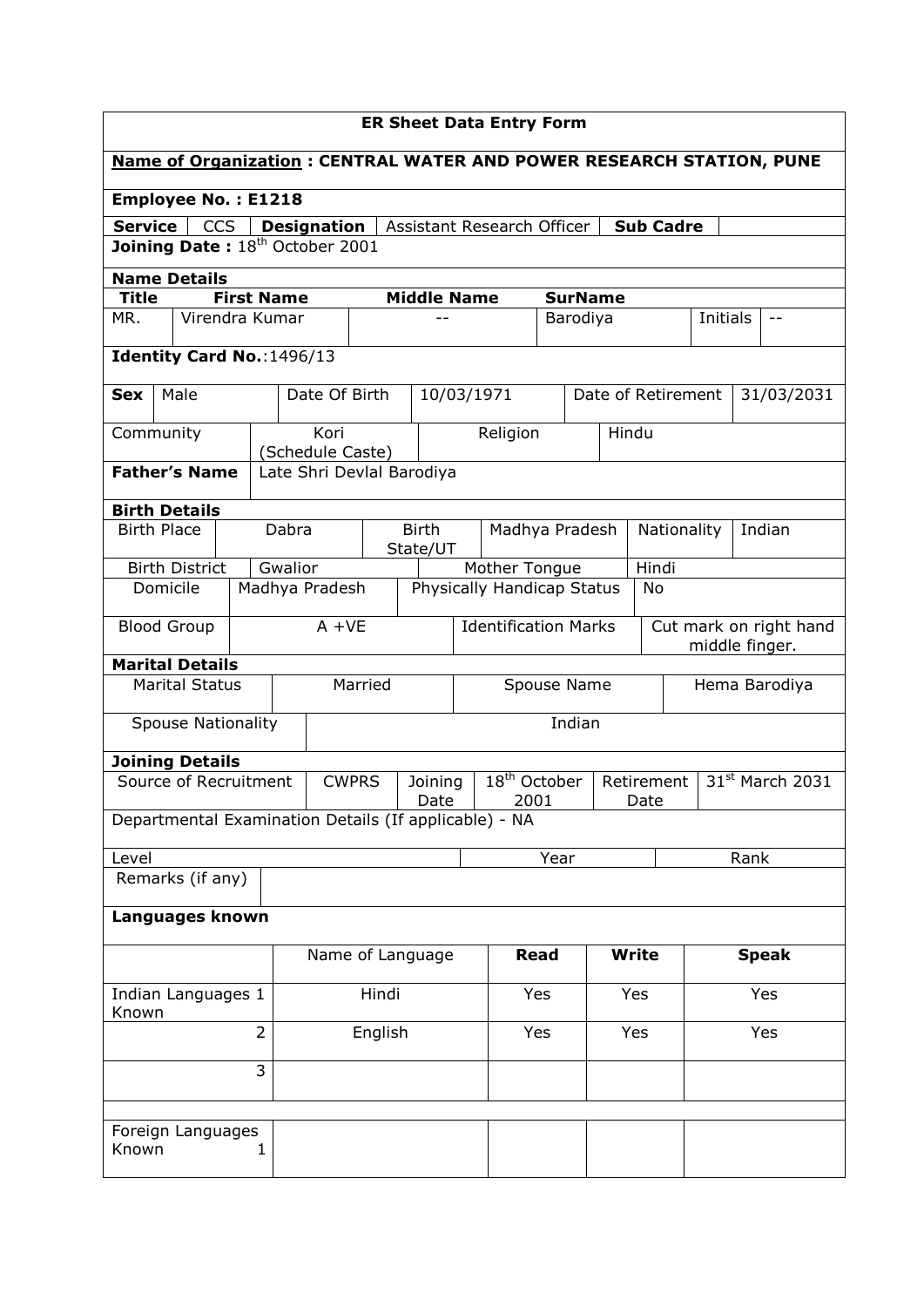## Details of deputation (if applicable)

| Name of the Office | Post held at that<br>time in parent office | Name of post<br>(selected for<br>deputation |  | Period of deputation |
|--------------------|--------------------------------------------|---------------------------------------------|--|----------------------|
|                    | Since                                      | From                                        |  |                      |

## Details of Foreign Visit

| SI.<br>No. | Place of Visit | Date of<br>visit | Post held at<br>that time | Whether it is<br>a personal or<br>official visit | Details of visit |  |  |  |  |
|------------|----------------|------------------|---------------------------|--------------------------------------------------|------------------|--|--|--|--|
| -NIL-      |                |                  |                           |                                                  |                  |  |  |  |  |

## Transfer/Posting Detail (if applicable)

| Place                                                                                                     | Period of posting |                                                                         |                           |                       |                                        |                  |                     |                              |  |  |  |  |  |
|-----------------------------------------------------------------------------------------------------------|-------------------|-------------------------------------------------------------------------|---------------------------|-----------------------|----------------------------------------|------------------|---------------------|------------------------------|--|--|--|--|--|
|                                                                                                           |                   |                                                                         | Since                     |                       |                                        |                  | From                |                              |  |  |  |  |  |
|                                                                                                           | $-NIL-$           |                                                                         |                           |                       |                                        |                  |                     |                              |  |  |  |  |  |
| Qualification (Use extra photocopy sheets for multi qualifications, experience, training, awards details) |                   |                                                                         |                           |                       |                                        |                  |                     |                              |  |  |  |  |  |
| Qualification                                                                                             |                   |                                                                         |                           | Discipline            |                                        |                  |                     | Specialization 1             |  |  |  |  |  |
| Bachelor in Engineering                                                                                   |                   |                                                                         |                           | Civil Engineering     |                                        |                  |                     | Civil Engineering            |  |  |  |  |  |
| Master of Technology                                                                                      |                   | Hydrology                                                               |                           |                       | Surface Water Hydrology                |                  |                     |                              |  |  |  |  |  |
| Year                                                                                                      |                   | Division                                                                |                           | CGPA/ % Marks         |                                        |                  |                     | Specialization 2             |  |  |  |  |  |
| B.E.-1995                                                                                                 |                   | 2 <sup>nd</sup> Class                                                   |                           | $B.E. - 62.625%$      |                                        |                  |                     | <b>BE- Civil Engineering</b> |  |  |  |  |  |
| M. Tech. - 2010                                                                                           | $1st$ Class       |                                                                         |                           | M. Tech $-$ 8.41 CGPA |                                        |                  | M. Tech - Hydrology |                              |  |  |  |  |  |
| Institution                                                                                               |                   |                                                                         | University                |                       |                                        | Place            |                     | Country                      |  |  |  |  |  |
| B.E. - Madhay Institute of                                                                                |                   |                                                                         | B.E. - Jiwaji University, |                       |                                        |                  | B.E. - Gwalior      | $B.E. - India$               |  |  |  |  |  |
| Technology & Science,                                                                                     |                   | Gwalior (M.P.)                                                          |                           |                       | (M.P.)                                 |                  |                     |                              |  |  |  |  |  |
| Gwalior (Madhya Pradesh)                                                                                  |                   |                                                                         |                           |                       |                                        |                  |                     |                              |  |  |  |  |  |
| M. Tech - Indian Institute<br>of Technology, Roorkee,<br>(Uttarakhand)                                    |                   | M. Tech. - Indian<br>Institute of Technology,<br>Roorkee, (Uttarakhand) |                           |                       | M. Tech -<br>Roorkee,<br>(Uttarakhand) |                  |                     | M. Tech - India              |  |  |  |  |  |
| <b>Experience</b>                                                                                         |                   |                                                                         |                           |                       |                                        |                  |                     |                              |  |  |  |  |  |
| Type of Posting                                                                                           |                   |                                                                         | Level                     |                       |                                        |                  |                     |                              |  |  |  |  |  |
| Permanent                                                                                                 |                   |                                                                         | Group B - Non Gazetted    |                       |                                        |                  |                     |                              |  |  |  |  |  |
| Designation                                                                                               |                   |                                                                         | <b>Present Position</b>   |                       |                                        |                  |                     |                              |  |  |  |  |  |
| Assistant Research Officer                                                                                |                   |                                                                         | <b>GROUP B-GAZETTED</b>   |                       |                                        |                  |                     |                              |  |  |  |  |  |
| Ministry                                                                                                  |                   |                                                                         | Department                |                       |                                        |                  |                     |                              |  |  |  |  |  |
| Water Resources, River                                                                                    |                   |                                                                         | <b>River Hydraulics</b>   |                       |                                        |                  |                     |                              |  |  |  |  |  |
| Development & Ganga                                                                                       |                   |                                                                         |                           |                       |                                        |                  |                     |                              |  |  |  |  |  |
| Rejunvetion                                                                                               |                   |                                                                         |                           |                       |                                        |                  |                     |                              |  |  |  |  |  |
| Office                                                                                                    | Place             |                                                                         |                           |                       |                                        |                  |                     |                              |  |  |  |  |  |
| Central Water and Power<br>Research Station                                                               | Pune              |                                                                         |                           |                       |                                        |                  |                     |                              |  |  |  |  |  |
| <b>Experience Subject</b>                                                                                 |                   | Period of Posting                                                       |                           |                       |                                        |                  |                     |                              |  |  |  |  |  |
| Major                                                                                                     |                   | Minor                                                                   |                           |                       | From                                   |                  | To                  |                              |  |  |  |  |  |
| Hydraulics                                                                                                |                   |                                                                         | River Hydraulics          |                       |                                        | 18 <sup>th</sup> |                     | <b>Till Date</b>             |  |  |  |  |  |
|                                                                                                           |                   |                                                                         |                           |                       |                                        | October2001      |                     |                              |  |  |  |  |  |